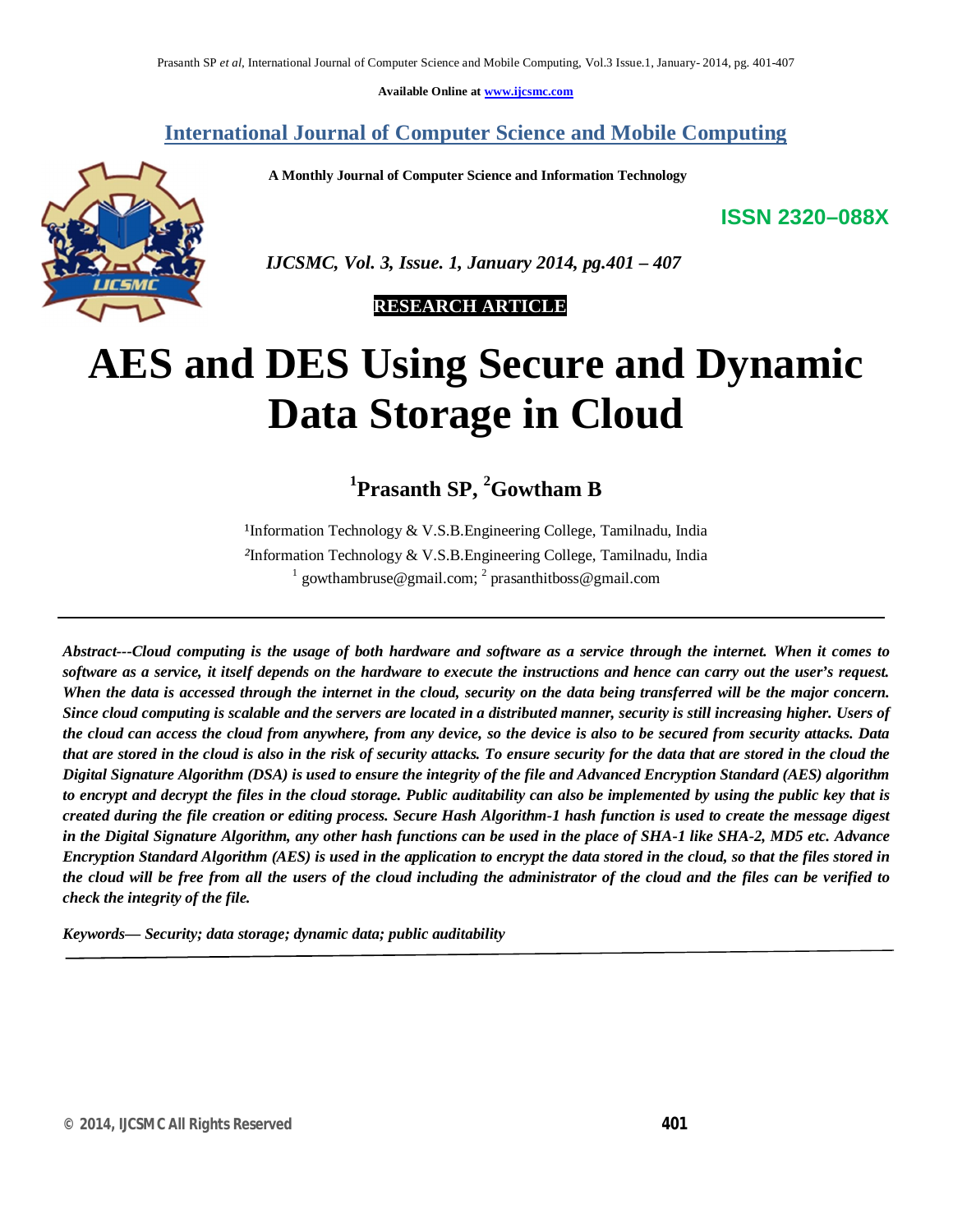#### I. **INTRODUCTION**

Cloud Computing uses the internet and cloud server combined to provide scalability, flexibility, remote usage of services and data storage for the clients in a simple way. Moreover the cloud can be accessed from any device, anywhere on the world. Data that are stored on the cloud can be managed using various applications provided by the cloud provider, also the users of the cloud can create their own application to manage their data. Clients are freed from the data storage burden, maintenance and data can be accessed globally as the data are stored and managed by the Cloud Providers (CP). Software that is running on the cloud is scalable; used by the clients to connect with the cloud and manipulate the data and services of the cloud.

Though Cloud Computing gives more advantages in terms of storage and services. Software of the users, data and databases that are resided on the cloud are under security risks. As CP is individual organizations, data stored in the cloud are not under the direct control of the users of the cloud. Moreover the cloud provider may hide the data loss errors to the users. CP are working hard to secure the data from security breaches, but still the cloud data are under attack. Attackers may steal the cloud data or modify it; hence the security and data integrity of the data are at high risk. CP may also become a threat to the cloud data, if CP is compromised. CP may hide various kinds of failures like Byzantine failure which may occur in the server, so as to keep good name with the clients of the cloud. Also they may delete the rarely used files. These things will become a major problem to clients. If these problems continue to exist in the cloud environment then the cloud clients will lose their faith will the CP.

Though the data are stored in the cloud in a distributed manner, can be accessed from anywhere; maintaining data integrity is highly expensive due to I/O cost for the client to download the data and check it locally. Also the client's cloud data may be of huge size to audit it by the clients in a manual manner. Corrupted data due to failures in the cloud can't be retrieved. Hence clients need to check the file integrity periodically to ensure safety of their cloud data. Checking the data integrity day by day manually is a tedious process as discussed above. Therefore to check the integrity of the data, to maintain the data securely, need to create a system which is capable of checking the data integrity with low cost of I/O, that is to check the data in the cloud itself and to send only the result of the data integrity verification.

Also need to create a system that is capable of maintaining the data in a cryptographic manner so that only the cloud clients can create, edit and delete his data; even the CP can't know what is present in the data. Clients can also appoint a Third Party Auditor (TPA) to check the integrity of the data, in other words public auditability can be done. TPA is one who checks the integrity of the files on behalf of the cloud clients. TPA can check the data integrity without the need of the actual data of the clients. TPA checks the data integrity and provides the result to the clients. Public auditability can be done by using the public key of the files that was generated during the creation of the files; public key of that particular file will change when the client dynamically edit the content in the cloud. TPA will reduce the burden of the client in checking the integrity of the file.

Dynamically editing the cloud files is also a major concern in the previous designs of the cloud as the files need to be downloaded to the local machines, edited locally and uploading to the cloud. Maintaining unique contents in the local and cloud files is a tedious process, as editing and uploading it every time the file is edited locally. To face this issue synchronization of local files is done, every time a file edited. Synchronization is the process of maintaining unique contents of the files and the files itself between the local and cloud storage. When the data is dynamically edited in the cloud, new security issues will rise which will lead to the data security issues. Therefore a system has to be created which is capable of editing the files in a dynamic way and have to be free from security risks.

#### II. **PROBLEM STATEMENT**

#### A. **System Model**

System contains the cloud storage, security applications in the cloud as Software as a Service (SAAS), TPA, clients which is shown in the Fig. 1. All the above said entities will communicate through the internet for communication between them. Clients are the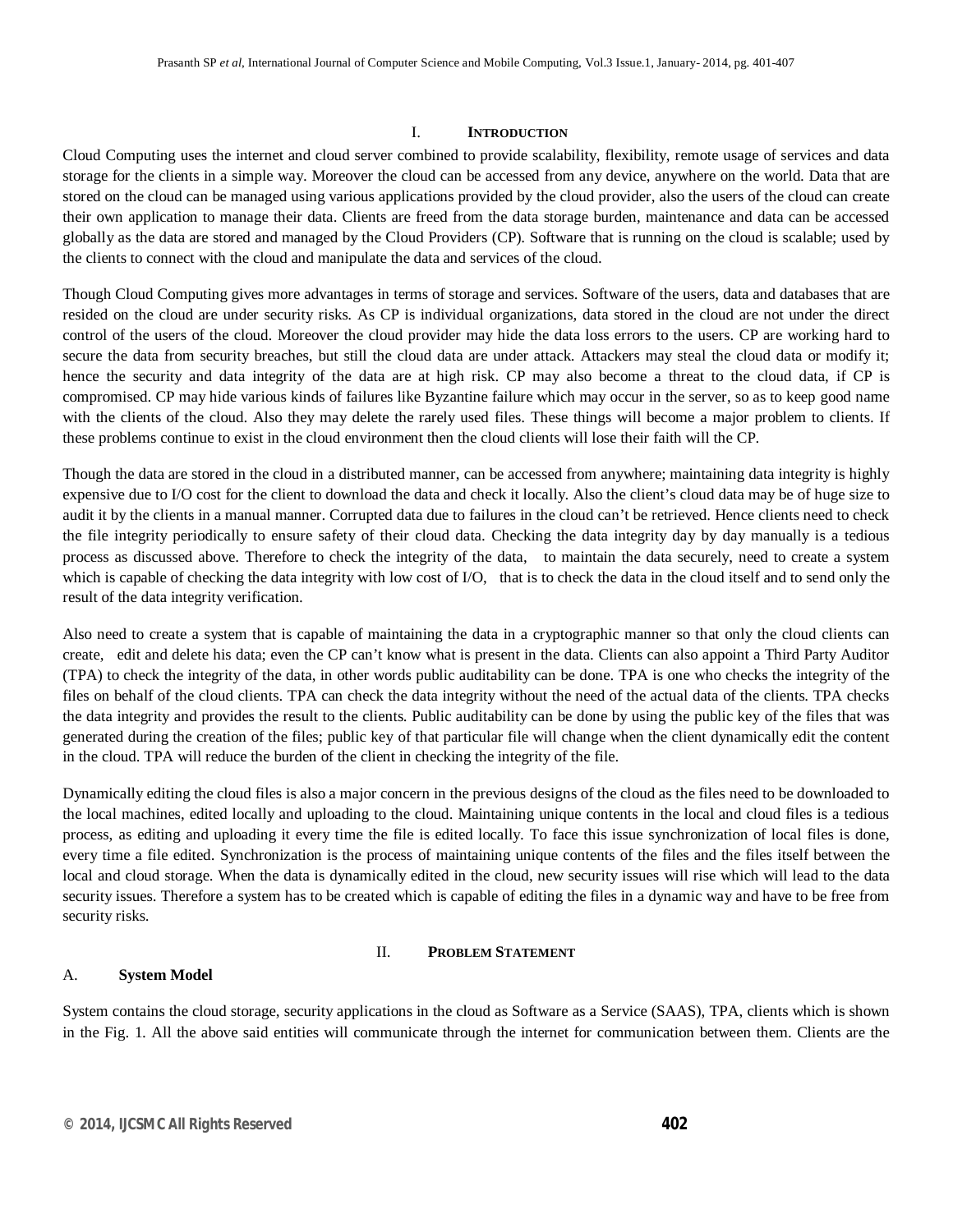users of the cloud who frequently access the files in the cloud storage. Clients may use any device of their own to access the cloud like a mobile phone, laptop, personal computer, tablet etc. Internet connection is required for the clients to access the cloud. TPA are who work for the clients, generate the result of the auditing task and submit them to the clients periodically. Cloud Storage are used to store the files of the clients in a distributed manner, multiple copies of the files maintained in the cloud servers with the unique contents of the files, that is the files are synchronized with all the cloud servers.

Applications which are used to edit, view, cryptography purposes and file specific applications like photo, video editor, development applications etc. are available in the cloud that are used to manage the files in the cloud storage. In cloud computing the large files of the users are stored in the remote location thereby reduce the overhead of maintaining a large storage space and computation mechanism to manage it. Though the files are stored in a remote place and can be retrieved and used whenever the user needs it, there is a problem of checking the integrity of the files, because to check the integrity of the file, the client needs to download and verify the file manually. Hence the clients should have a mechanism to check the integrity of the files periodically, instead of checking it manually by downloading and checking it. Also the client can appoint a TPA to check the integrity of the files, if the client is busy and the TPA needs only the public key of the file to verify.



Fig 1. System model

#### B. **Design Goal**

**Dynamic editing:** Editing the files in the cloud storage directly without the need to download it manually and uploading it after editing. Large files can be edited easily as the files are modified in the server itself. Time, network bandwidth and hence computation cost can be highly reduced.

**Public auditability:** Clients who are busy with their day to day work can appoint a TPA to monitor the files of the clients. TPA needs only the public keys of the files that are need to be verified. TPA after auditing all the files in the cloud storage sends the auditing process to the client for final verification.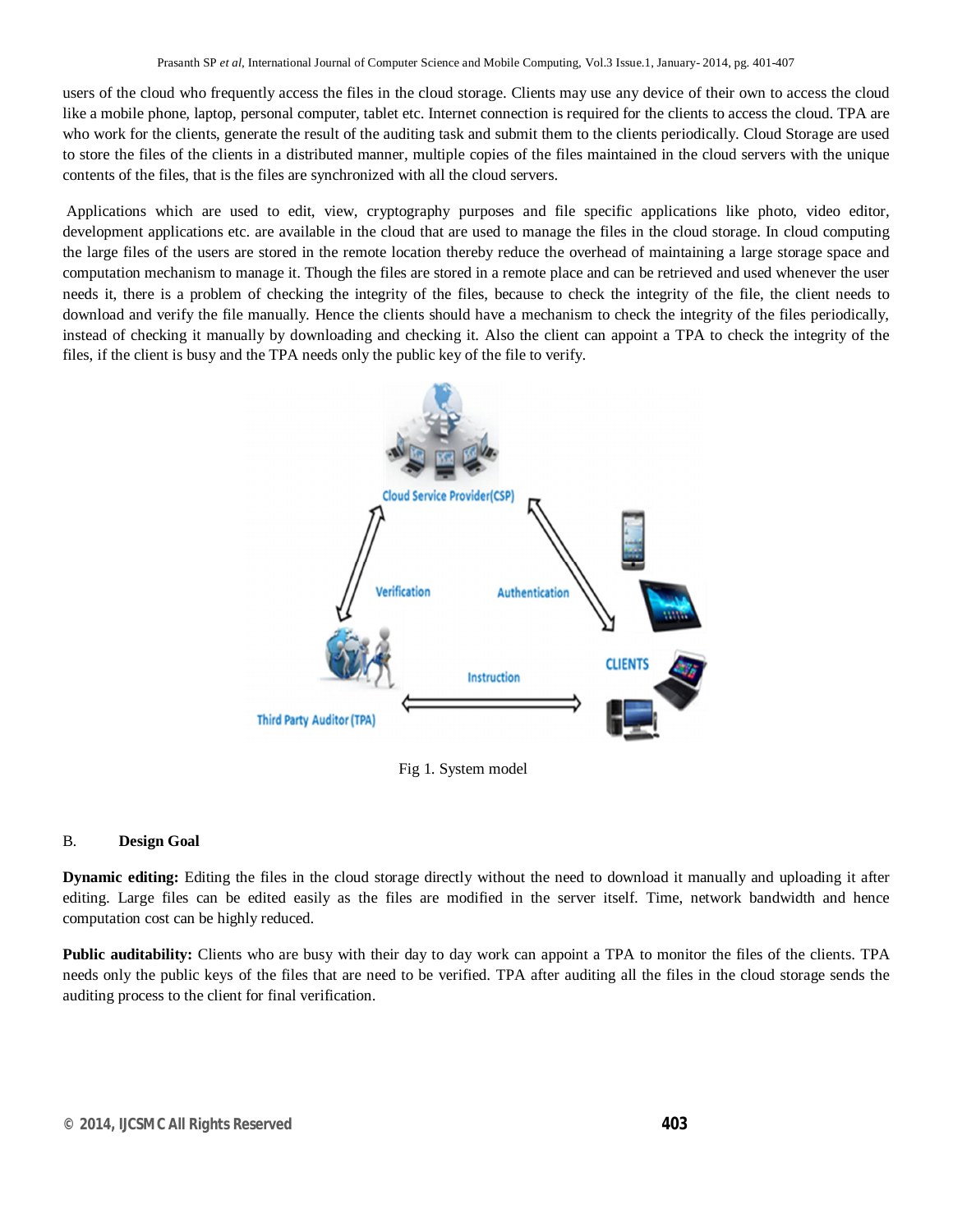**Security:** Files stored in the cloud storage has to be free from attackers. TPA should not know about the content of the files while auditing the files of the client. CA also should not be able edit the files of the client. Files have to be in the encrypted format. Only the client with the valid authentication has to be able to view and edit the files. User-friendly: Clients, TPA have to use the application as easy as possible.

#### C. **Security Model**

The system is modeled in a way that the security is not compromised in any way; even the Cloud Administrator can't be able to hack the data of the clients. Data is encrypted by using Advanced Encryption Standard (AES) algorithm and signature for the data is created and can be verified by using the "Digital Signature Algorithm (DSA)". Whenever the client modifies the data, the modified data is stored after encryption and the signature, public key for that file is modified. Data of the clients are encrypted using the 128 bit key, and signed using 1024 bit key. Hence the security of the system is perfect.

#### **III. PROPOSED SCHEME**

Integrity of the files can be maintained by verifying the file integrity in a periodic manner, Public Auditability can be done and even the Cloud Administrator can't obtain the content of the files. Data stored in the cloud are at high secure protection that no one can compromise the system.

#### A. **Definitions**

The proposed scheme is built based on the algorithms AES and DSA. Encryption of the file during creation or modification is explained in the Fig. 2.



Fig. 2. File encryption and signature creation while modification or creation

When the file is created or modified and saved, file is subject to 128 bit AES encryption that is the file undergone AddRoundKey then 10 rounds of SubBytes, ShiftRows, MixColumns, AddRoundKey and finally undergone a single round of subBytes, ShiftRows, AddRoundKey. After the AES algorithm encryption is over, the file is given to a message digest function "SHA1" and the digest is created using it. Digest is then encrypted using the 1024 bits private key to form the signature. Public key is created with the private key before the encryption is carried out.

While the client is opening a file and verify, the action as depicted in the Fig. 3. Will take place.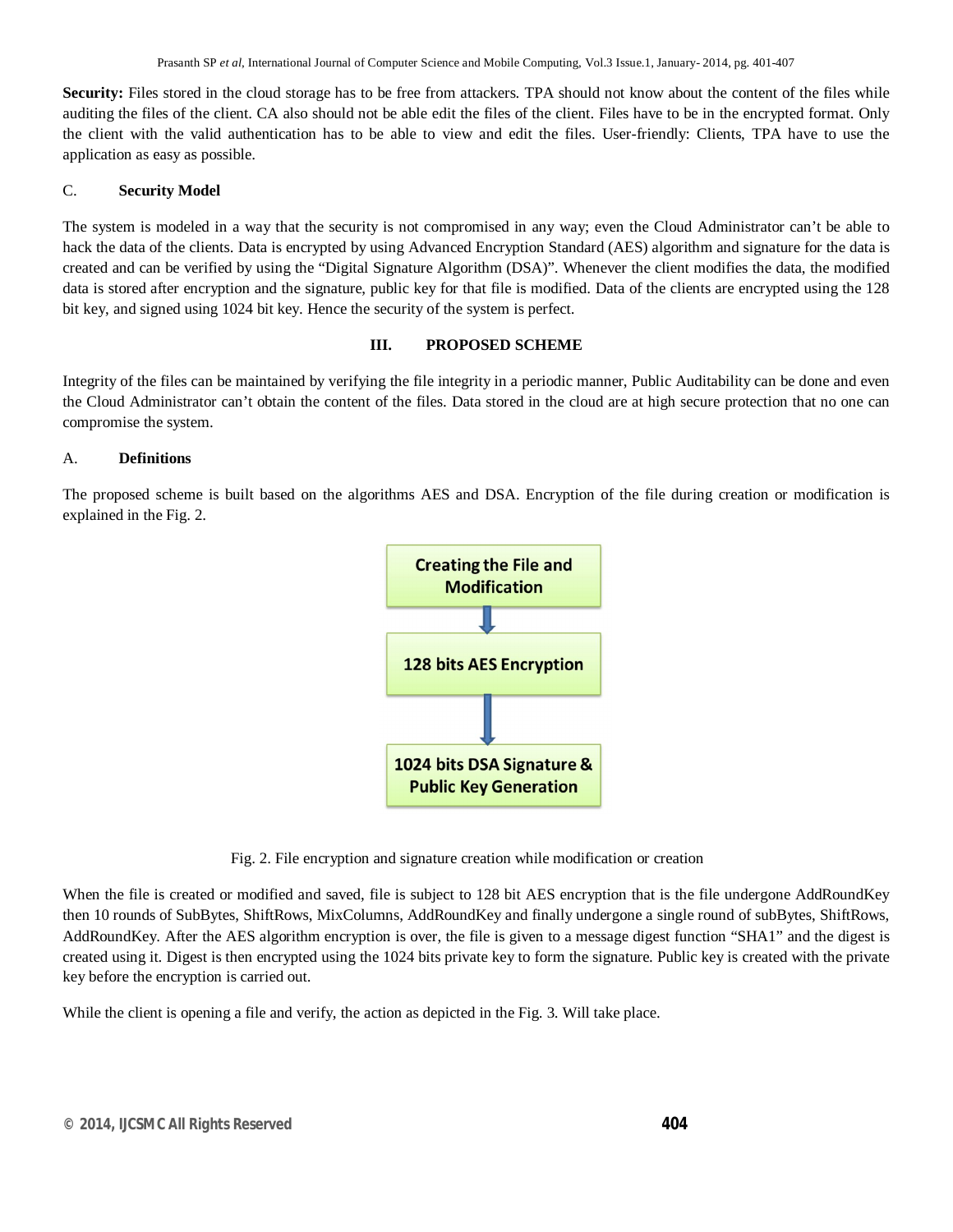Prasanth SP *et al*, International Journal of Computer Science and Mobile Computing, Vol.3 Issue.1, January- 2014, pg. 401-407



Fig. 3. File AES decryption during file content retrieval and verification using DSA

When the client or TPA verifies a particular file, 1024 bits public key and signature is used for verification. The file is given to the message digest function; here "SHA1" digest function is used to create the digest. File and the signature are combined decrypted with the public key that was created during the encryption of the file and the expected digest is created in this process. If the digest and expected digest are the same then the integrity fo the file is true that is no one has modified the client file. If both the digest is not the same, then the integrity of the file is not verified.

#### B. **Construction**

According to the proposed scheme (Fig. 4) the file is created initially, after that the file is modified, that is content of the file is inserted, deleted or modified.



Fig. 4. Proposed scheme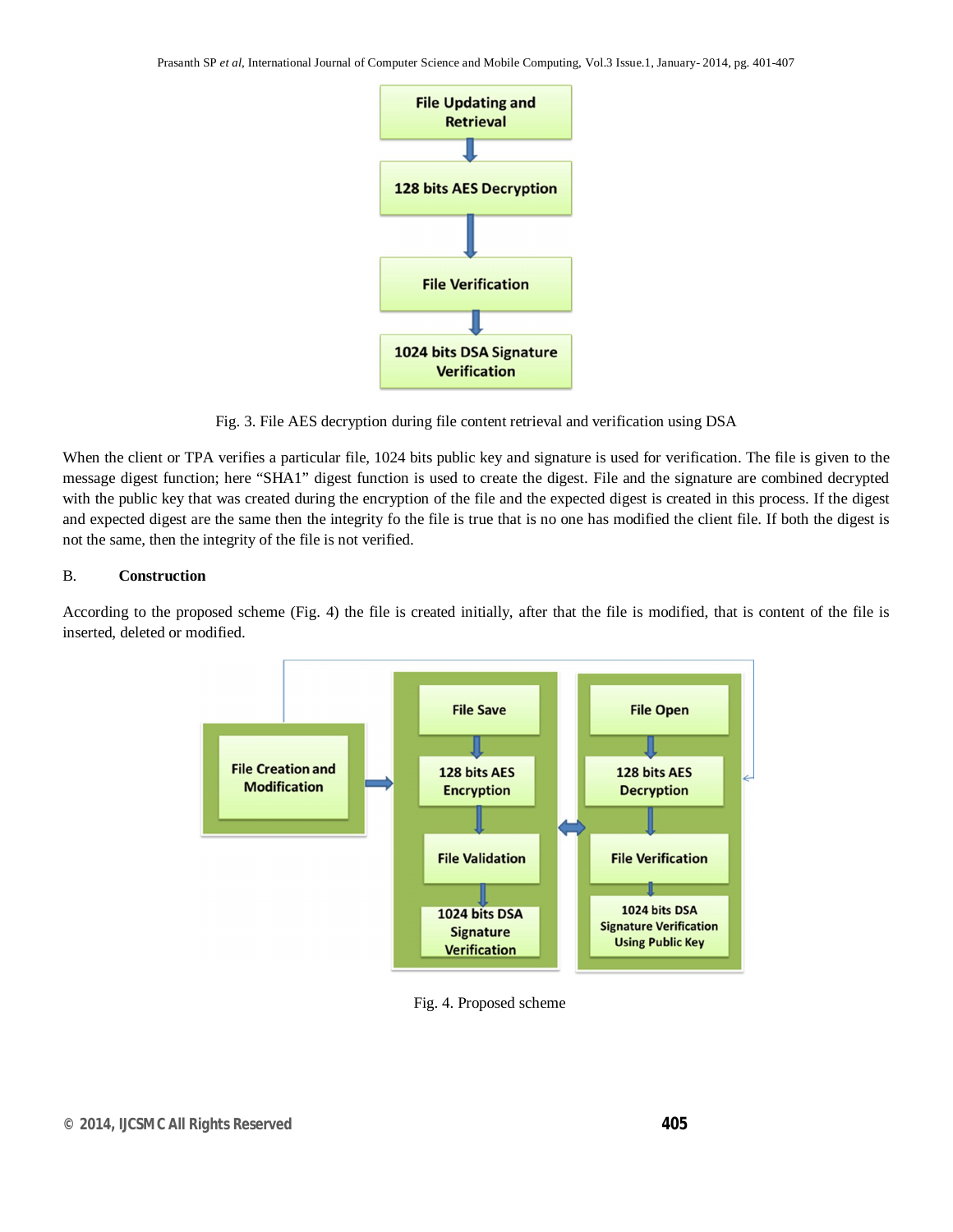Then the file is saved at which the AES algorithm is used to encrypt the file content with the 128 bits key which has 10 rounds of operation, other key sizes 192 or 256 bits can also be used. DSA is used next to create the signature and key pairs (private and public keys) which are of 1024 bits each. Some days after saving the file the client may open it for viewing or modification, during that AES decryption is done for that particular file and the content of the file is displayed to the user. When the user or the TPA verify the file; the signature, public key of the file created during file saving process is used for verification. If the verification result is true, then the integrity of the file is maintained, that is the file is not modified by any attackers.

#### **IV. CONCLUSION**

In this paper, DSA and AES algorithms are used to secure the data and to check the integrity of the file. TPA can also be appointed to check the integrity of the files. Files stored in the cloud storage are hence secured not only from the attackers but also from the cloud administrators.

#### **V. ACKNOWLEDGEMENT**

I would like to thank Mr.P.G.Kathiravan Assistant Professor in VSB Engineering College, Karur for guiding me to bring this paper successful.

#### **REFERENCES**

[1] Qian Wang, Student Member, IEEE, Cong Wang, Student Member, IEEE, Kui Ren, Member, IEEE, "Enabling Public Auditability and Data Dynamics for Storage Security in Cloud Computing" - VOL. 22, NO. 5, MAY 2011.

[2] Hsiao-Ying Lin, Member, IEEE, and Wen-Guey Tzeng, Member, "A Secure Erasure Code-Based Cloud Storage System with Secure Data Forwarding" - VOL. 23, NO. 6, JUNE 2012.

[3] Cong Wang, Qian Wang, and Kui Ren, "Privacy-Preserving Public Auditing for Data Storage Security in Cloud Computing" – 2010.

[4] Zhifeng Xiao and Yang Xiao, Senior Member, "Security and Privacy in Cloud Computing" – 2012.

[5] Cong Wang, Student Member, IEEE, Qian Wang, Student Member, IEEE,Kui Ren, Senior Member, IEEE, Ning Cao, and Wenjing Lou, Senior Member, "Toward Secure and Dependable Storage Services in Cloud Computing" - VOL. 5, NO. 2, APRIL-JUNE 2012.

[6] Sivadon Chaisiri, Student Member, IEEE, Bu-Sung Lee, Member, IEEE, and Dusit Niyato, Member, "Optimization of Resource Provisioning Cost in Cloud Computing" - VOL. 5, NO. 2, APRIL-JUNE 2012.

[7] Zhiguo Wan, Jun'e Liu, and Robert H. Deng, Senior Member, "A Hierarchical Attribute-Based Solution for Flexible and Scalable Access Control in Cloud Computing" - VOL. 7, NO. 2, APRIL 2012.